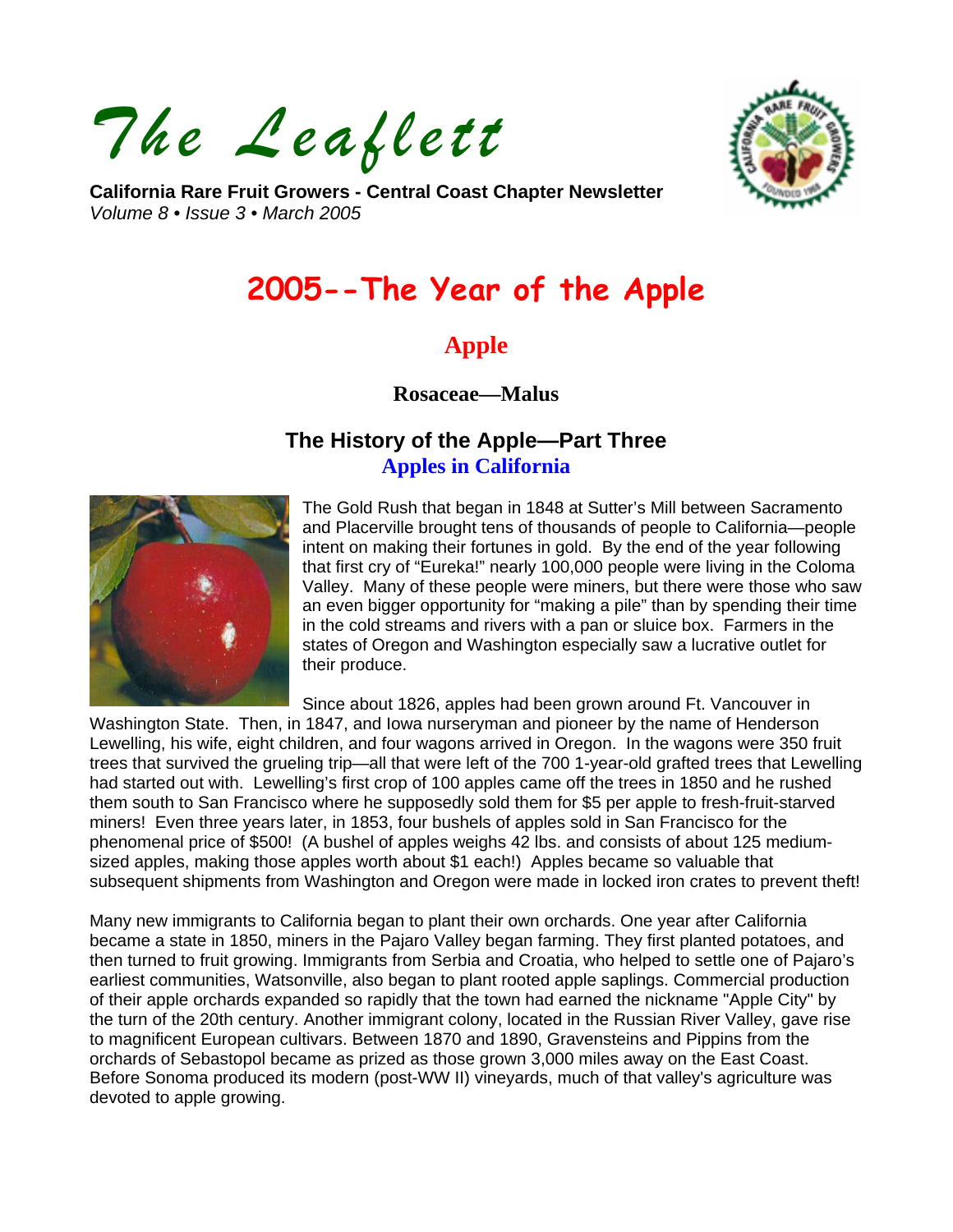One notable immigrant was Stephen G. Martinelli, a young Swiss, who settled in the Pajaro Valley in 1859. Here were grown apples of exceptional quality for cider making. In 1868 he started his cider business in his brother's barn, using apples from California's first commercial orchards. The original products were bottle-fermented champagne cider, hard cider, and carbonated soft drinks. Deliveries were made by horse-drawn wagon. In 1885 he moved his expanding business to the center of Watsonville, where it is still located. A steam-powered cider mill was constructed, new tanks and bottling equipment were installed, and a 40-acre apple orchard was planted to assure a supply of the best varieties.

Stephen G. Martinelli, Jr., while a student at the University of California, Berkeley, developed a process for making unfermented apple juice. In the summer of 1917 the company produced the first few thousand cases of unfermented pure apple juice, pasteurized in pint bottles.

After World War I, the fermenting tanks were dismantled, and the apple juice facilities were expanded. Thus the company was able to grow during the prohibition years by specializing in non-alcoholic apple juice products, including the first non-alcoholic sparkling cider.

But cider apples weren't the only apples grown in the Pajaro Valley. With 2 1/2 million boxes of apples sold in 1909, the Pajaro Valley was producing and shipping more apples than any area in the **world**! Pajaro Valley growers, and most of the other apple producing areas in California, rather than trying to grow the red apples that were dominant in the East and Midwest, concentrated on apples of the color that had made California what it was—GOLD—chiefly in the form of Newton Pippin and Bellflower (shown in the photo on the right). Technically, these apples are yellow-green, but gold sounds better! The area around Sebastapol in Sonoma County concentrated on Gravensteins, which made wonderful applesauce—and were, for years, the county's main source of agricultural income.



Hundreds of years of conditioning apparently makes we humans believe that "apples should be red." This tyranny of the red apple is a bane to California's apple industry. California versions of the fruit never get as red as apples from colder climates. California has climbed to the number three top producer of apples in the Nation, but that is on the back of a non-red apple, the Granny Smith! Some areas of northern California do produce decent looking red apples—Rome Beauty and Jonathans being fine examples, but even these aren't quite as "red" as the same varieties being grown in other parts of the country.

Apple growers in California's Central Valley have found a few varieties that get a respectable shade of red, but only very early or very late in the season. Apple growers near Three Rivers a little above the Southern San Joaquin Valley floor, get Annas at the start of the summer that are red, because they come to maturity before summer sets in—as well as red fruit from Arkansas Black trees, a variety that hangs on the trees until December. But in the prime time for apples, late summer and early fall, valley growers are out of luck in the hunt for red, although they insist that doesn't prevent them from growing outstanding apples—apples with great taste and crispness, even if they are the "wrong" color!

What makes a red apple red? Red color development in apples is due to the formation of anthocyanin pigments in the apple skin. Anthocyanin production, and therefore apple color, is influenced by a range of environmental factors, but probably the biggest factor is the temperature during the preharvest period, with the critical coloring period being two to three weeks before harvest. Optimum temperatures for red color formation vary among cultivars, but are generally between 20 and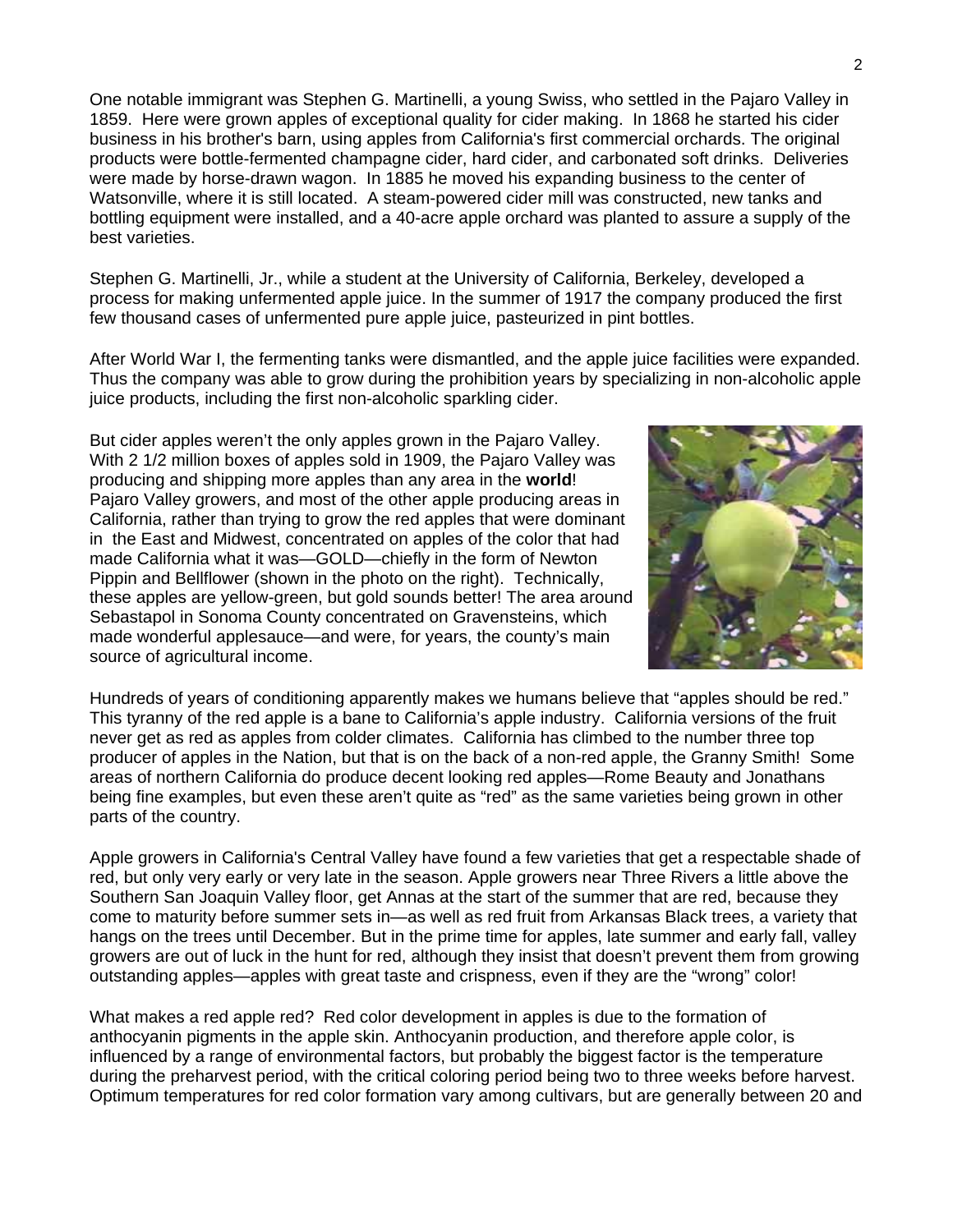25 °C. Cool night temperatures (18 °C) from a few weeks before harvest enhance color development of the fruit and are necessary to produce fruit with a high percentage of red color.

So, it is pretty clear why California's red apples aren't as red as apples from other places. Our weather is just too good! It doesn't stop Californians from continuing to grow apples, though! Here on the Central Coast, the micro climate of See Canyon produces some amazing apples in various small orchards. Rome Beauty, Braeburn, and Arkansas Black are three varieties that not only do well there, but are mostly red to boot! Of course, North County, including the areas around Paso Robles and Templeton are mighty proud of their apple growing prowess, too—just ask our co-chair, Bob Tullock about his apple trees. He'll be only too happy to tell you how great they are!

#### **APPLE-PECAN SALAD WITH CRANBERRY VINAIGRETTE**

- ingredients-1/4 cup fresh or frozen cranberries, thawed 1/4 cup balsamic vinegar 1 tablespoon chopped red onion 1 tablespoon sugar 1 teaspoon Dijon mustard 1 cup vegetable oil 10 cups mixed baby greens 2 Red Delicious apples, cored, thinly sliced (or use a California apple that isn't so red!) 1/2 cup chopped pecans, toasted - preparation-

Puree cranberries in processor until smooth. Add vinegar, onion, sugar and mustard and process until well blended. With processor running, gradually add oil and process until well blended. Transfer to a medium bowl and season to taste with salt and pepper. (The dressing can be made 1 day ahead. Cover; chill. Bring to room temperature and whisk before using.) Combine greens and apples in large bowl. Toss with enough dressing to coat. Sprinkle with pecans. Pass remaining dressing separately. This recipe makes 6 servings.

#### February Scion Exchange Meeting



*(Thanks to Sandy Ahearn for taking these minutes in the absence of our secretary, Rhonda Underwood, who has been recovering from surgery.)* 

The February 12, 2005 meeting of the CRFG was called to order at 1:45 pm by Art DeKleine. He thanked everyone for the scion wood that was brought. There were approximately 150 varieties. In lieu of introductions due to the large crowd (150 people—a chapter record!) new attendees were asked to raise their hands.

Doris Henzgen lost her mother. A card is available to sign. David Maislen gave a presentation on a rodent trap. He explained how to install in a gopher hole. He will order several cases for the March meeting. Sign up sheets were available to help at the high school grafting classes.

Joe Sabol spoke on the March meeting which will be in Arroyo Grande at a Mushroom farm. Bring your pick up truck to get a load of mushroom compost. The May  $14<sup>th</sup>$  meeting will be a trip to the San Joaquin Valley. David Maislen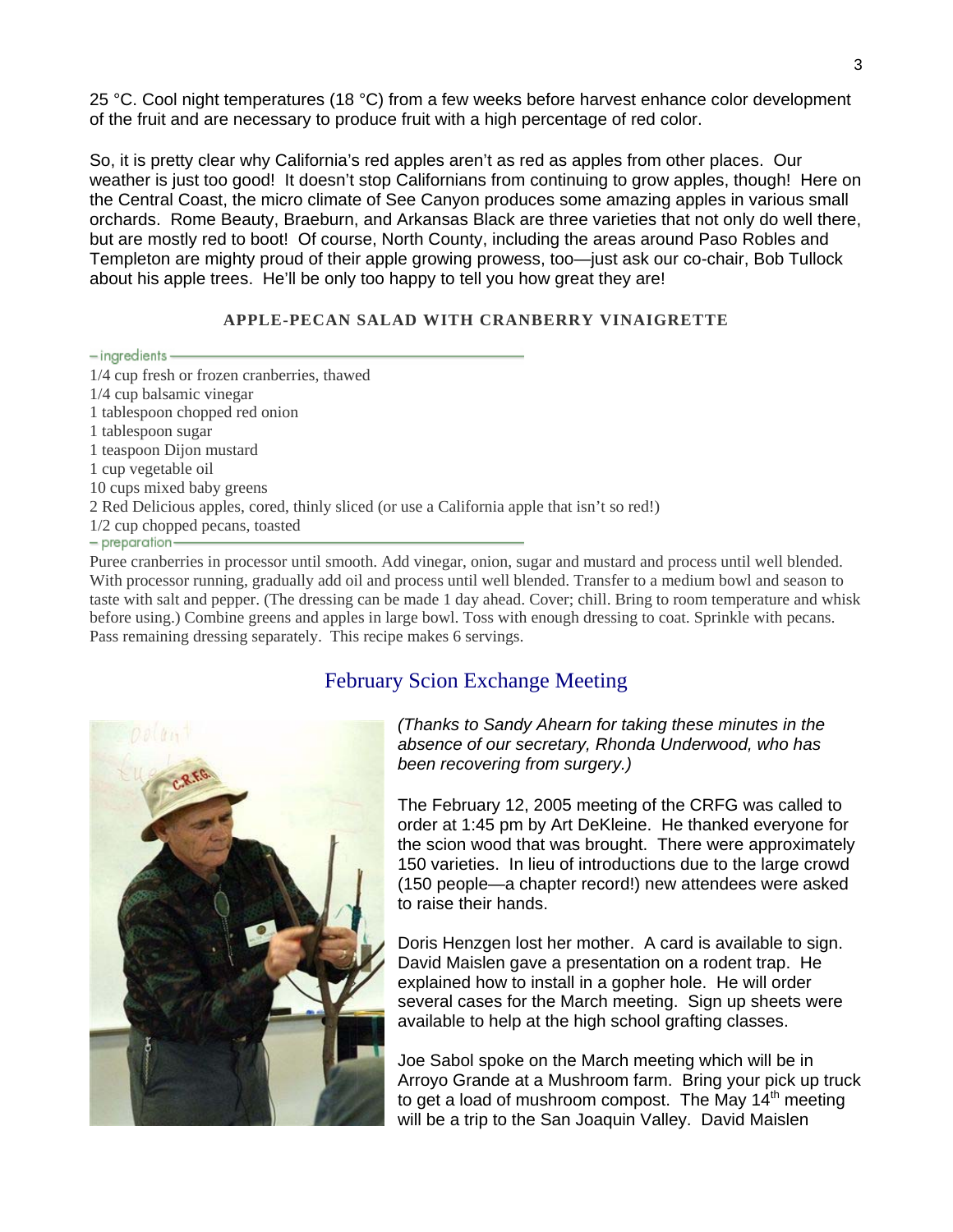offered to get a bus. Cost will be \$20.00 per person.

Chuck and Susan Atlee have been heading up the refreshments. Chuck is retiring and was presented with a joke book.

Walter Thoma, the quest grafter was introduced and presented with a CRFG hat. Walter brought 42 varieties of apple scions for our chapter grafters. He explained how he has been grafting for 12 year. He didn't have much luck with the conventional method. His method has a 98% success. He gave us a demonstrating on his method of grafting and attaching identification tags. Due to the large crowd Walter continued to show his grafting to the back half of the room while the front of the crowd went outside to get their scion wood.

Also outside items for sell included: root stock, budding tape, grafting knives, Cal Poly trees and Norm Beard's Blueberries. The meeting was adjourned. Members and quests went outside to pick up scion wood and see additional grafting demonstrations.

Next meeting is scheduled for March  $12<sup>th</sup>$  at the Arroyo Grande Mushroom Farm.



Scion Exchange Area (Photo by Paul Moyer)

#### **Ask An Expert**

**Question:** *Who owns this land—me or the gophers? They pretty much do as they please, so I guess the answer is—the gophers! Is there really a better gopher trap?* 

**Answer:** The Black Hole has been the most successful gopher and mole control strategy I've found. They work so well that I've developed a source where we can do a group buy. The local availability of the Black Hole is more difficult now that Home Depot no longer sells them. They are available at OSH for \$14.89 and at Farm Supply for \$16.08 (both prices with sales tax included). We can get them for \$11.00 buying in quantity. I had 10 of them at our grafting meeting Saturday and they sold out so fast I hardly got the box on a table. I took a quick polling of those that wanted more of them and got quite a few hands so I thought I'd provide the information for the whole chapter, including those not at our Grafting Party, and then have them at the next meeting in March.

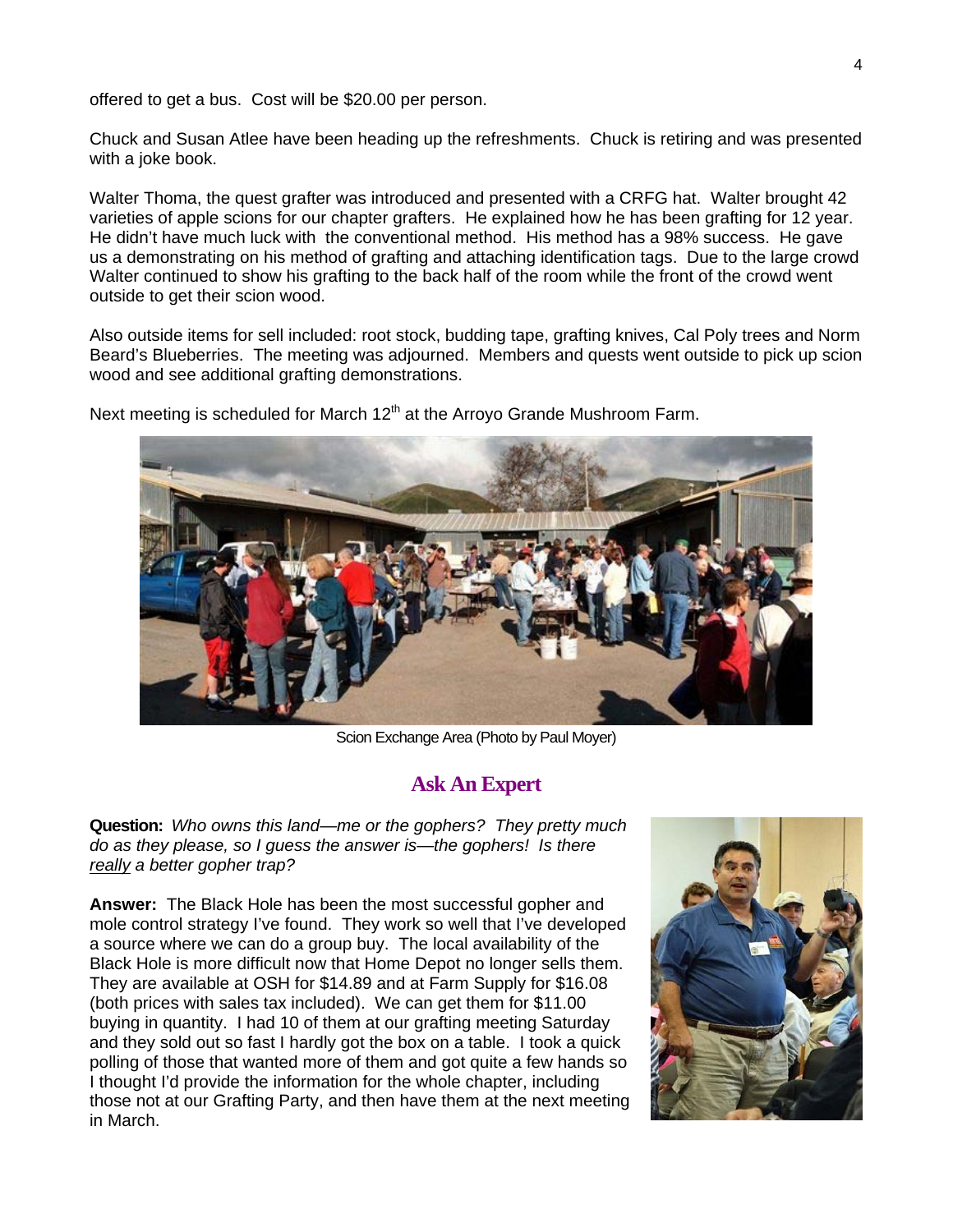Using the Black Hole is simple…all you do is find a rodent tunnel, open a large enough area so that you can set a Black Hole trap on both sides of the exposed tunnel (since you don't know which side has the gopher or mole) and by the next morning the trap is sprung and a dead gopher is inside. Don't waste a good dead gopher…don't throw it in the garbage…put it back into the tunnel and it will keep other gophers from taking the tunnel system over. Use gloves when handling the trap so that your scent isn't on the trap. Also sprinkle light dirt on top of the trap to block the few openings that allow light an air to go in. Also make sure that the trap is snugly against the tunnel and fill in around the opening so that no air or light go into the tunnel EXCEPT from the hole at the middle of the end of the trap.

It's most successful to set two traps to insure you get the gopher. I've ordered two cases of them and they will be \$11.00 each or \$22.00 for two. I plan to bring them to the next meeting at the Mushroom Farm on March  $12<sup>th</sup>$  or you can pick them up at my home in Arroyo Grande.

As I've said, a lot of people raised their hands when I asked "who wanted to order the traps" at our grafting meeting. Please call me at 474-4010 and let me know how many traps you want. I want to make sure I've ordered enough. If you get my voicemail, please leave the information including your name and telephone number and number of traps you would like. *David Maislen* 



#### High School Apple Grafting Time Again!

Put a smile on your face, too—volunteer as an assistant at a high school apple grafting class! Last year, I agreed to help with the grafting class being held at Nipomo High School. The school is only a mile from my house and Joe Sabol assured me that no experience on my part was necessary. I showed up, not really knowing what to expect. I sure didn't expect what I got! First of all, the kids were excited and eager to learn (or maybe they were just elated by the prospect of **legally** wielding a knife at school!) Joe Sabol held their attention (and mine) with his unique sense of humor as he explained the job we'd be doing and the safety measures we would observe. To my surprise, after watching Joe's demonstration, I was actually able to assist several students with their grafting, right along side my heroes, Marv Daniels and Patti Schober! The kids were amazed and

thrilled with the results of their work and they were very appreciative, thanking us all many times. If you haven't done so already, get out there and give this wonderful project a try. I guarantee you, too, will be smiling! Call **Joe Sabol at (805) 544-1056** to let him know where you will help! (You never know when the skills you learn might be put to use. I am proud to say I just finished planting and grafting 10 apple trees at our mountain cabin, thanks to the knowledge and practice I gained in the high school grafting class!)

#### 2005 Apple Grafting Schedule

(Class starting times are listed--you must make your own allowances for driving time so that you arrive at the classroom at least 10-15 minutes early. Please call Joe Sabol at 544-1056 for the latest schedule update.)

Tuesday, Feb. 22—Shandon—class starts at 1:30 Special with 6<sup>th</sup> graders, Deanna Cleek: done.

Tuesday, Mar. 1—SLO—class starts at 10:45 a.m. Three periods, Amber Madlem: this will be the  $7<sup>th</sup>$ year of grafting apples for SLO High School!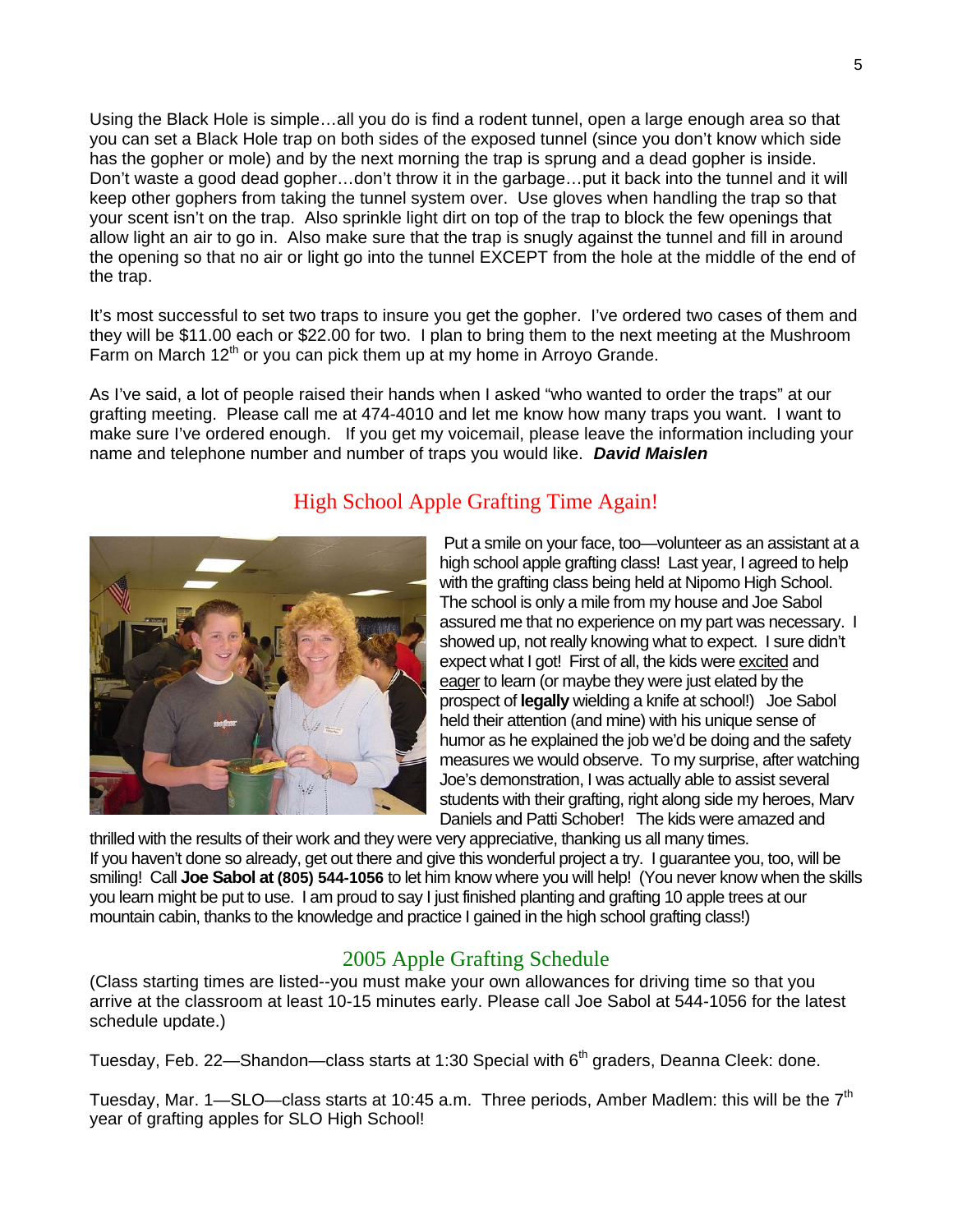Wednesday, Mar. 2—Morro Bay—class starts at 1:15 p.m. Peggy Flynn

Thursday, Mar. 3—Nipomo—class starts at 7:45 a.m. Shannon McNeil. Then drive to Cambria—Coast Union High—class starts at 11:30 a.m. Cyndie Wilson

Friday, Mar. 4—Van is not available—Open

Monday, Mar. 7—Lompoc—class starts at 9:45 a.m. to about 11:45 a.m. Mike Clifford.

Tuesday, Mar. 8—Templeton—class starts at 9:25 a.m. Cody Domenghini. Then drive north to Bradley—class starts at 12:30p.m. Joan Tomooka.

Wednesday, Mar. 9—Paso Robles—class starts at 1:20 p.m. Debbie Lauridsen: their  $7<sup>th</sup>$  year of grafting with CRFG!

Thursday, Mar. 10--Righetti in Santa Maria—class starts at 10:00 a.m. Miguel Guerra. Then to Santa Inez—class begins at 12:20 p.m. Kathy Bibby

Friday, Mar. 11— San Miguel--class starts at 8:30 a.m.—Christine Wilkinson

Monday, Mar. 14—Master Gardeners of SLO County, 3:00 p.m. at Growing Grounds—Art Henzgen hosting.

Wednesday, Mar. 16—Soledad—class starts at 9:30 a.m. Rochelle Richmond. Then drive to King City—class starts at 12:02 p.m. Marti Chambers and Debbie Benson

Thursday, Mar. 17—Atascadero—class starts at 7:48 a.m., O.H. Class, Andrew Weatherly, 90 minutes: this is the  $7<sup>th</sup>$  year of grafting for Atascadero High.

Still to schedule—Grizzly Academy—50 trees on a Friday.

#### **Announcements**

**Welcome New Members:** Dale Norrington, Richard and Mei Hoh Phillips, Alice Hamrick, Jim and Kathy Trask, Amber Madlem, Delbert Herschback, Andy Allen, Ben and Carolyn Middleton, Jim and Bridget Ritterbush, Otto Schmidt, Christie Cutter, and Benjamin Chow.

**SLO Farm Bureau Women 16<sup>th</sup> Annual Ag Awareness Tour—Saturday, March 5:** This annual tour serves as an ongoing public outreach program, providing an opportunity for people to see and learn about various facets of the local agricultural industry. Everyone is welcome. The cost for the full-day tour is \$40, which includes bus transportation, lunch and dinner. For more information call 543-3654.

Web Site: Check our site at: [www.crfg-central.org](http://www.crfg-central.org/) to see what our web-master, Art DeKleine and his assistants, John and Choung Crowe and Pet and Marv Daniels are doing to keep us all informed.

**Join the Parent Organization:** Many of our chapter members are also members of the Parent association and, for those of you who aren't, perhaps you **should** consider joining. With parent organization membership you receive a wonderful color magazine, *The Fruit Gardener*, filled with great articles on fruit growing, news, many chapter activities and contacts. Dues are **\$30 annually** or **3 years for \$87** as of January 2004. Applications are available from **Joe Sabol.**